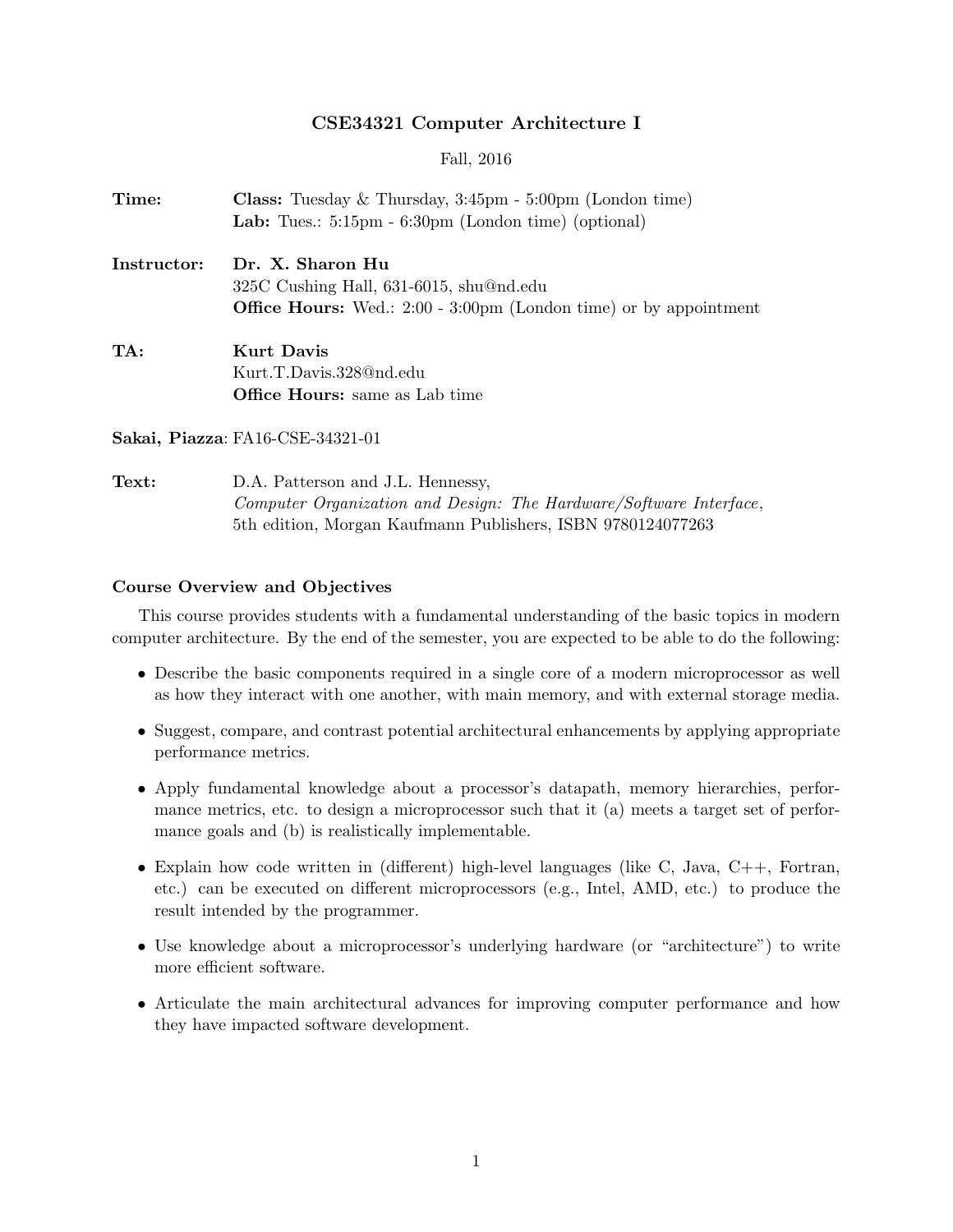### Course Policies and Procedures:

### 1. Lecture related:

- Each Tuesday/Thursday morning, the lecture notes for the day as well as the reading assignments for the following lecture will be posted.
- Attendance of lectures is required. Students are expected to do their reading assignments and participate in class discussions.

### 2. Exam related:

- There will be one midterm test and the final exam. The midterm test date is temporarily set to October 13 and the exact time will be announced later.
- Only under unusual circumstances (medical excuse or prior instructor approval) may make-up tests be considered. Otherwise, a zero point will be counted towards your grade.

#### 3. Homework and lab assignment related:

- To prepare you better for the real world working environment which you will soon enter, assignments in this class will be accomplished by teams, unless otherwise instructed. For each team assignment, only one solution needs to be handed in by each team. Please note that team-based assignments will usually be "bigger" than non-team-based ones .
- On each team assignment, each team should designate a **coordinator** to make sure everyone understands who is supposed to be doing what<sup>1</sup>, a **recorder** to prepare the final solution set, and a checker to check the final solution for correctness. These roles should rotate on every assignment. On each assignment, put the names and roles of the *participating* team members and the assignment number on a cover sheet. If a student's name appears on a solution set, it certifies that he/she has participated in solving the problems. Students whose names do not appear on a solution will receive zero point.
- Submission is done via Sakai's Assignments link. Assignments should be turned in prior to the start of the class on the due date. Assignments will be accepted up to three days after the due date. Late assignments will receive a deduction of 20% of the maximum grade for each additional day. However, if a student/team abuses this privilege by routinely handing in assignments late, the privilege will be withdrawn. Assignment solutions will be made available after the graded assignment is returned. Please do not share the solutions with others.
- For each team assignment, complete an "Individual Effort Rating for Team Members". (The form is available on Sakai.) Note that the ratings should reflect each individual's level of participation and effort and sense of responsibility, not his or her academic ability. These results may be used to adjust assignment grade for individual effort.

## 4. Grading Guidelines:

• Inquiries about graded assignments and the test will be accepted only if made within one week after they are handed back. Such inquiries should be made in writing, which clearly explains the complaints. Only after reviewing the written complaints, can the instructor make any grade adjustments.

<sup>1</sup>Suggestion: Have each team member set up each problem individually, then get together to work on the details.